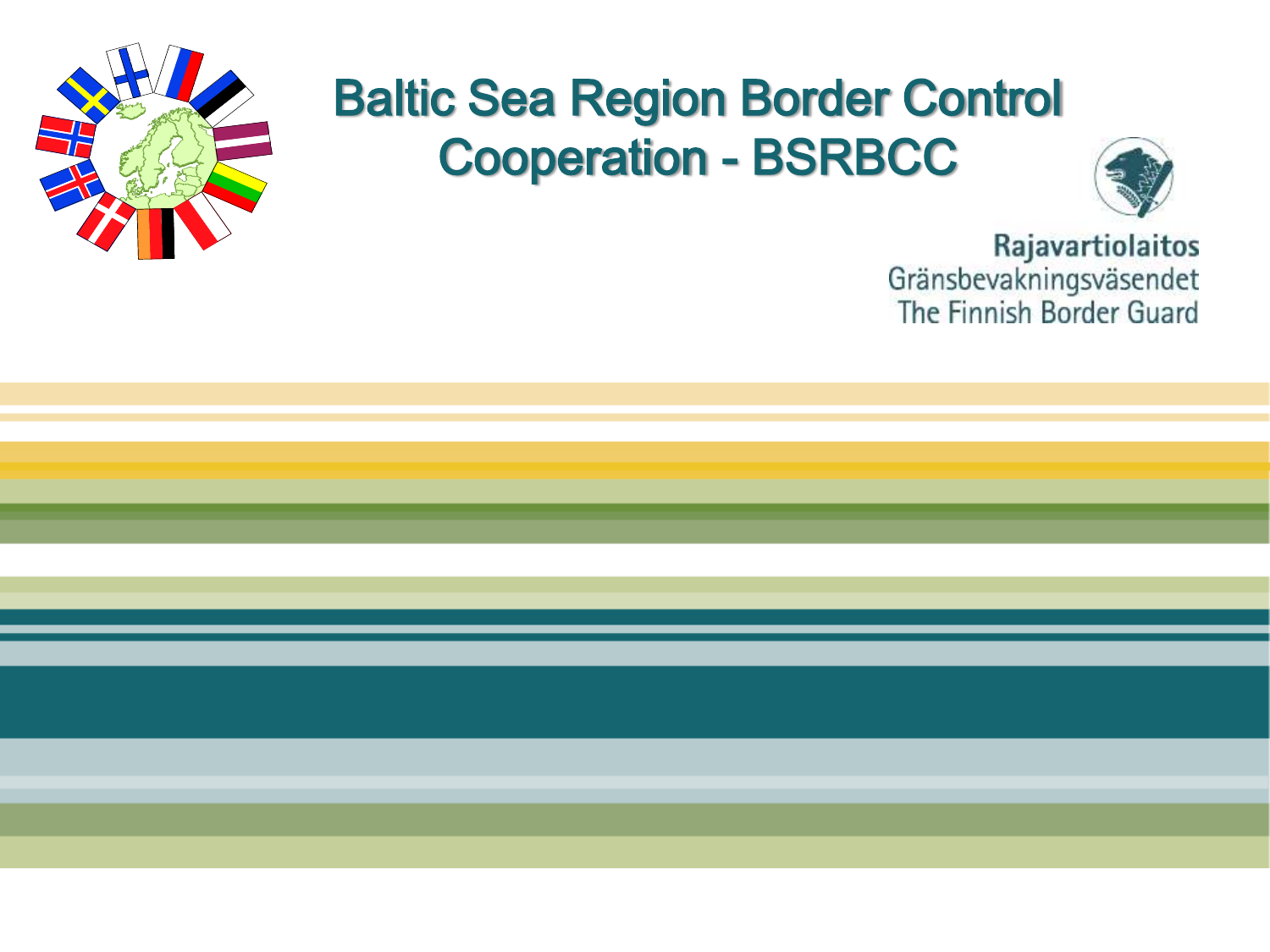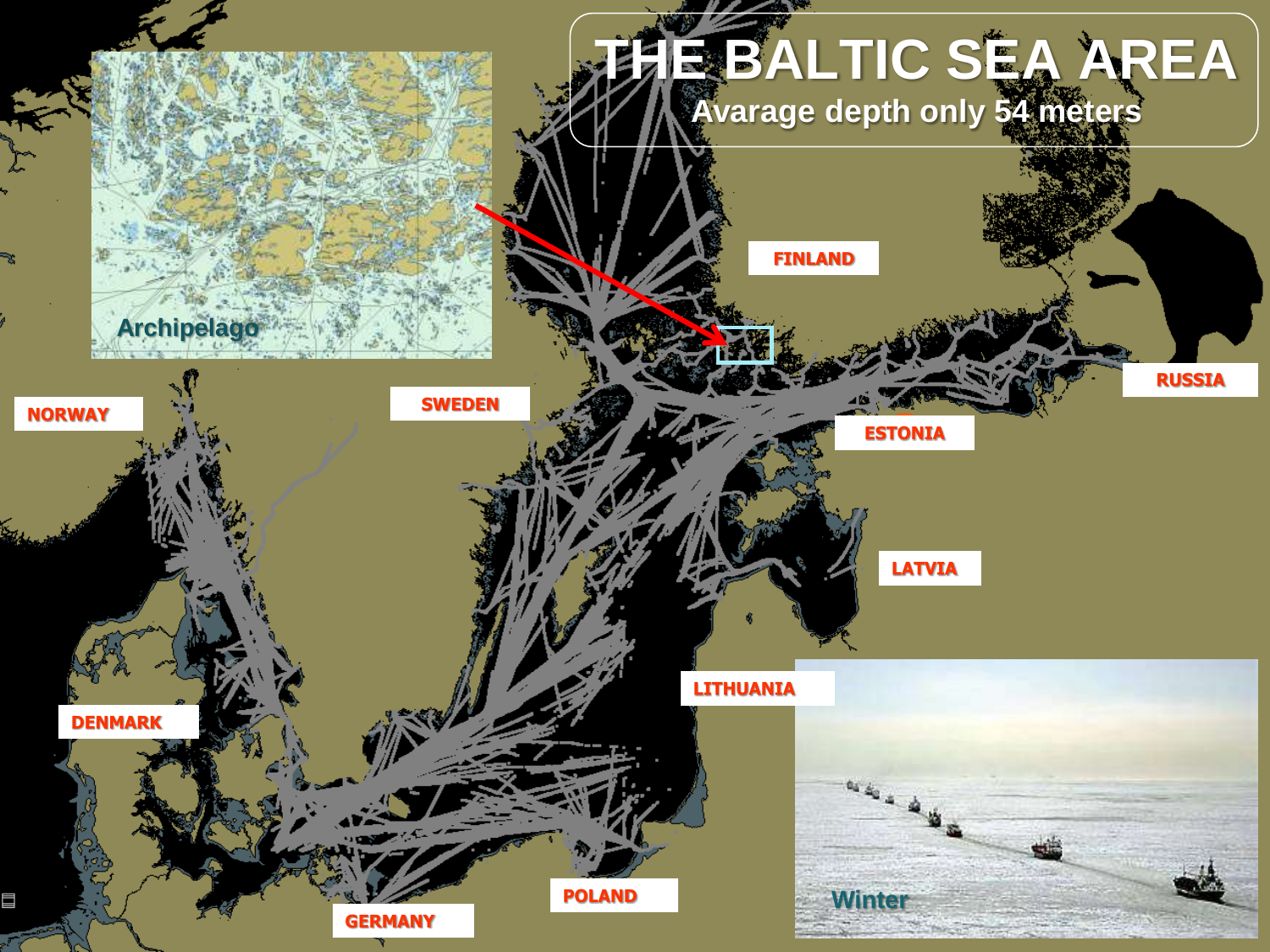





SF.

# Baltic Sea Border Control Cooperation

Members are law enforcement authorities from all The Baltic Sea countries and Iceland is an observer. Strategic partners Frontex, CBSS

The BSRBCC was organised in 1997 The idea of the BSRBCC was introduced and accepted one year earlier in 1996 CBSS 5th Ministerial Session.

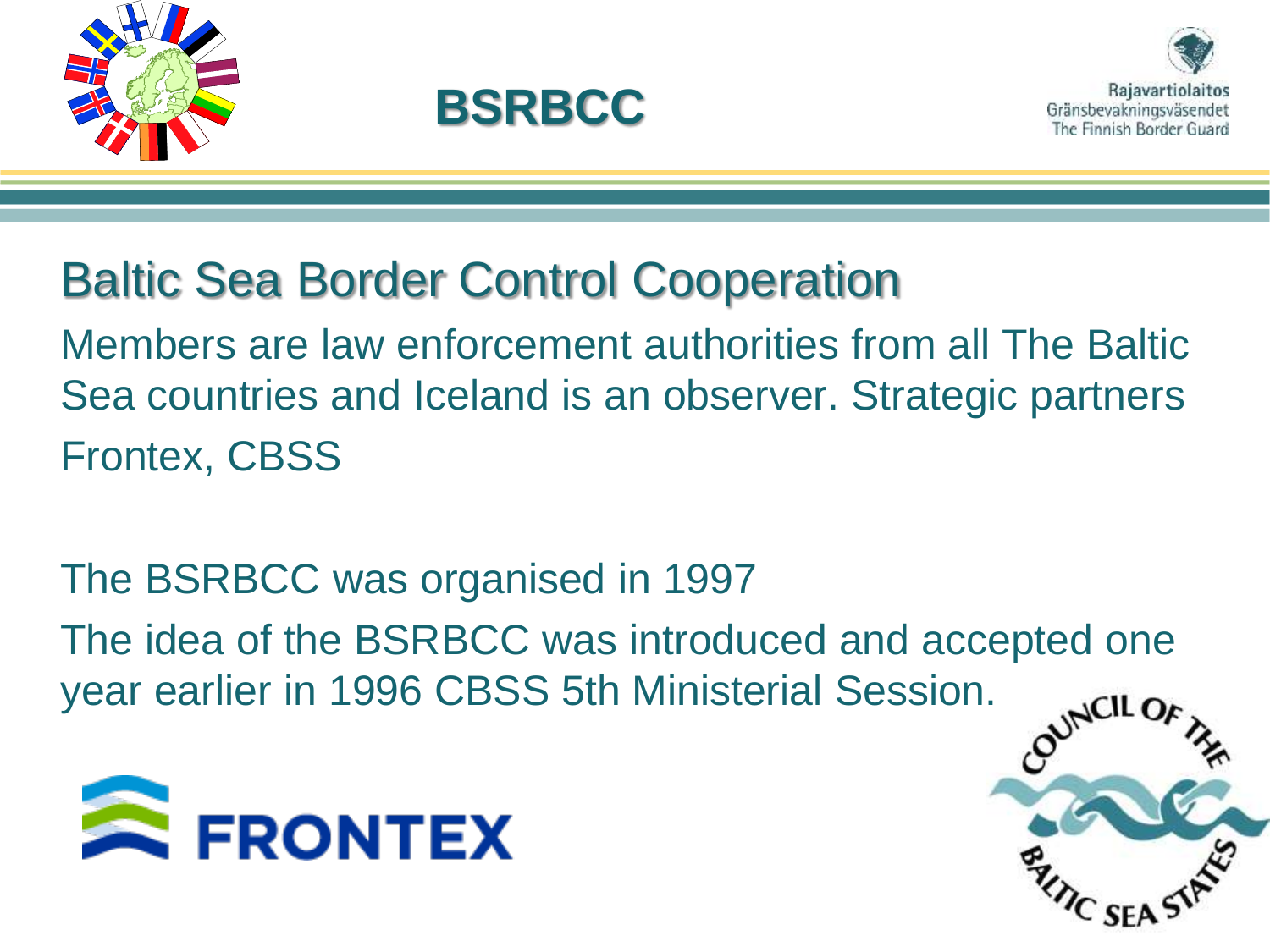

# Baltic Sea Region Border Control Cooperation Presidencies



Rajavartiolaitos Gränsbevakningsväsendet The Finnish Border Guard

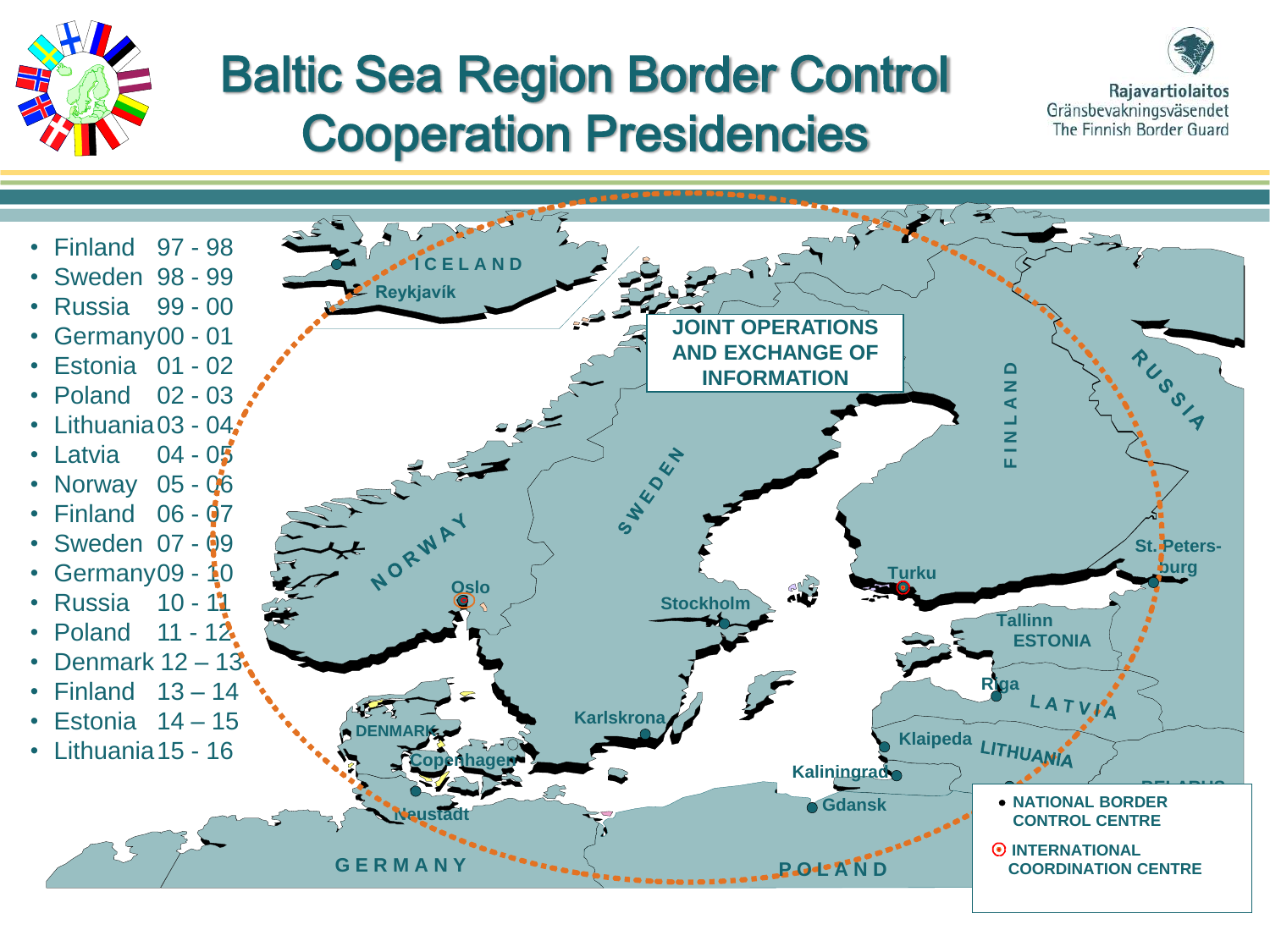

# **Mission of the BSRBCC**



- *BSRBCC is an operational and effective multinational inter-agency cooperation, counteracting border-crossing crime with a maritime focus.*
- *BSRBCC offers a modern network for the exchange of information, knowledge and best practices, in order to develop a joint approach to future challenges.*
- *BSRBCC supports existing systems aimed at ensuring maritime safety, as well as environmental protection and fishery surveillance.*
- *BSRBCC is a forerunner in harmonising the relationship and cooperation between authorities dealing with maritime and border security issues in the Baltic Sea region.*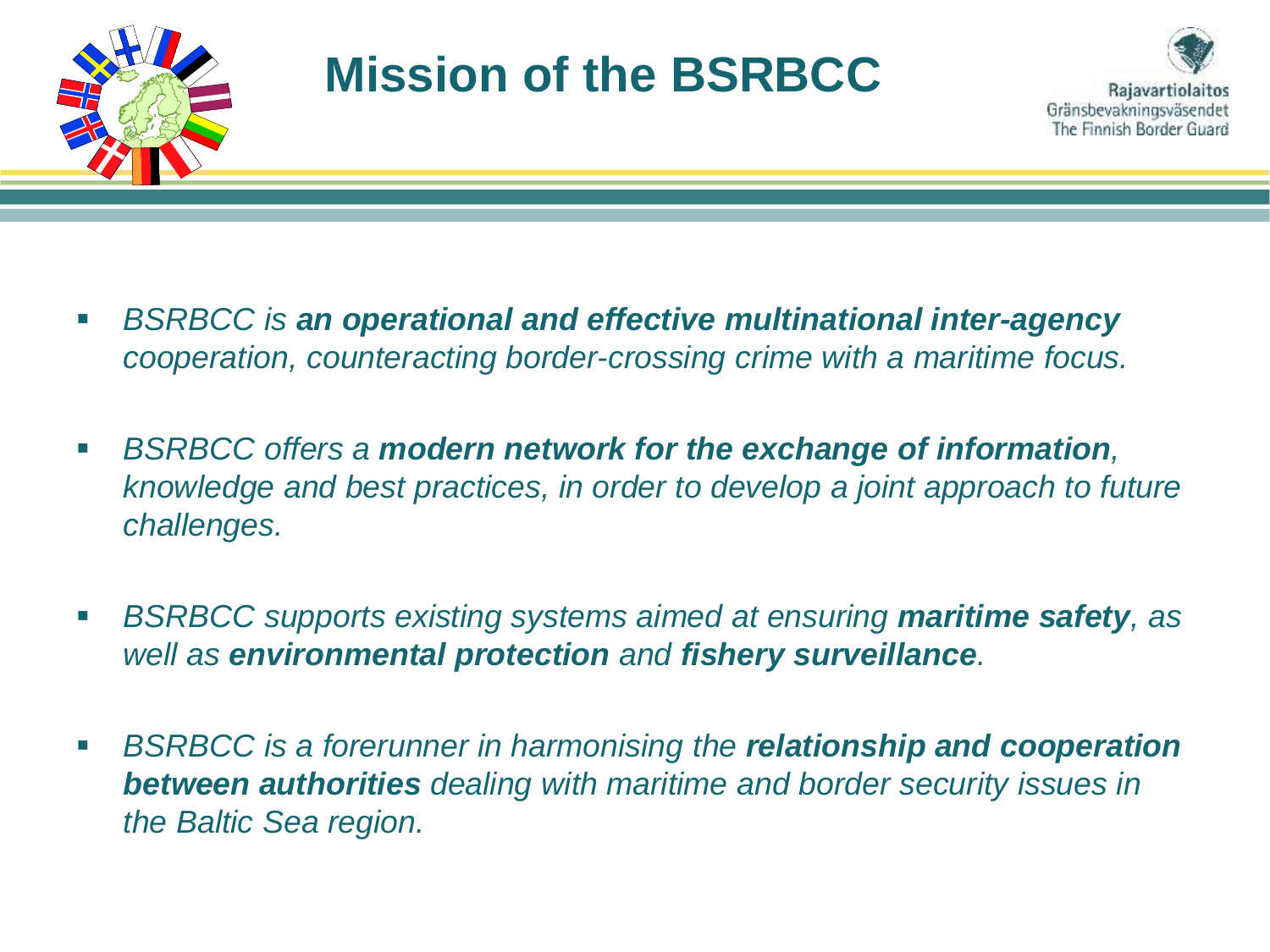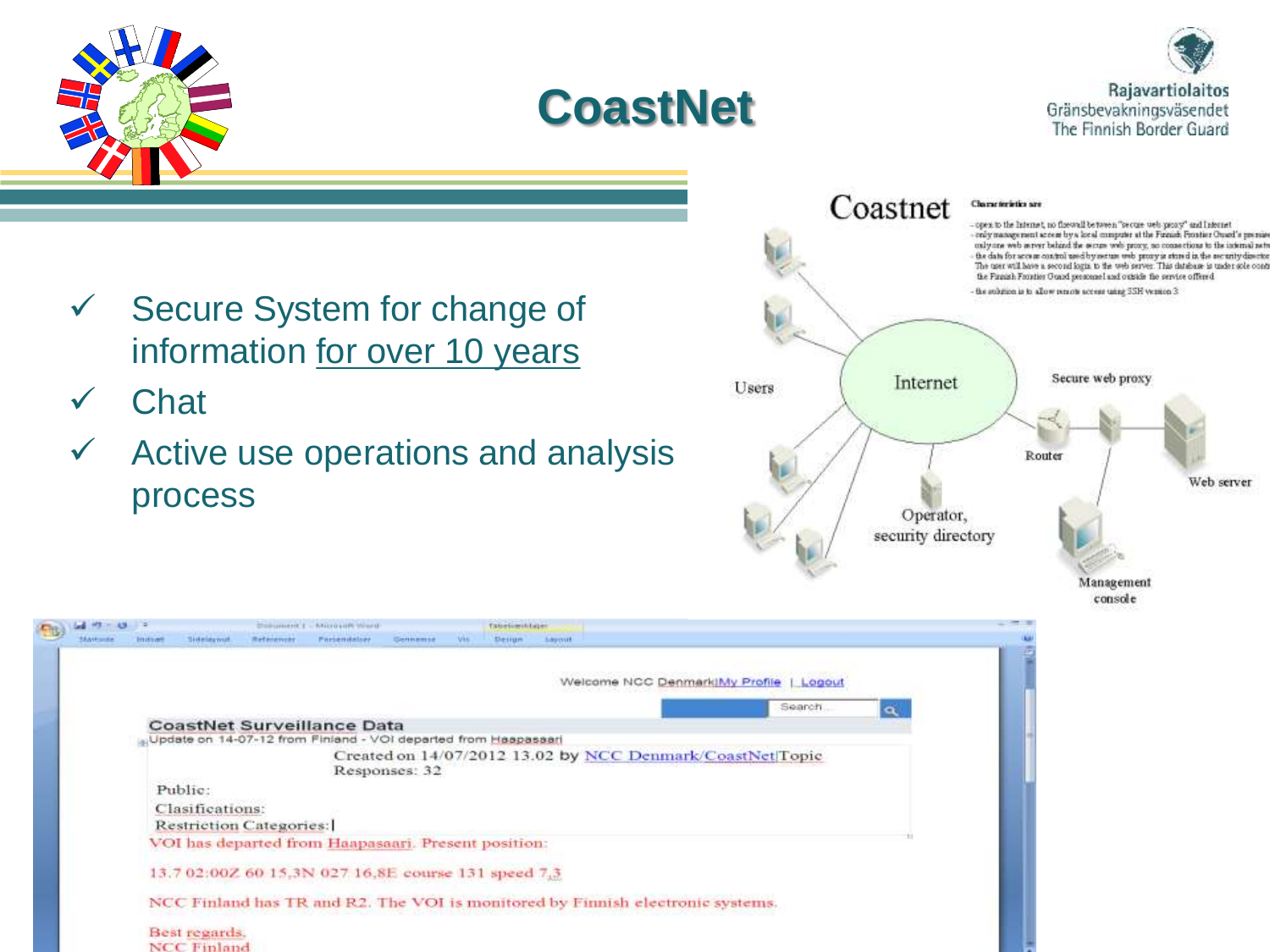

**To strength the important role of the BSRBCC cooperation related to the maritime authorities' cooperation and in the fight against cross border crime in the Baltic Sea Region.**

- $\checkmark$  Active role in different regional forums like BSTF
- $\checkmark$  Promote recommendations and best practices of operations and projects
- $\checkmark$  Execute Cooperation with other regional actors like Frontex and CBSS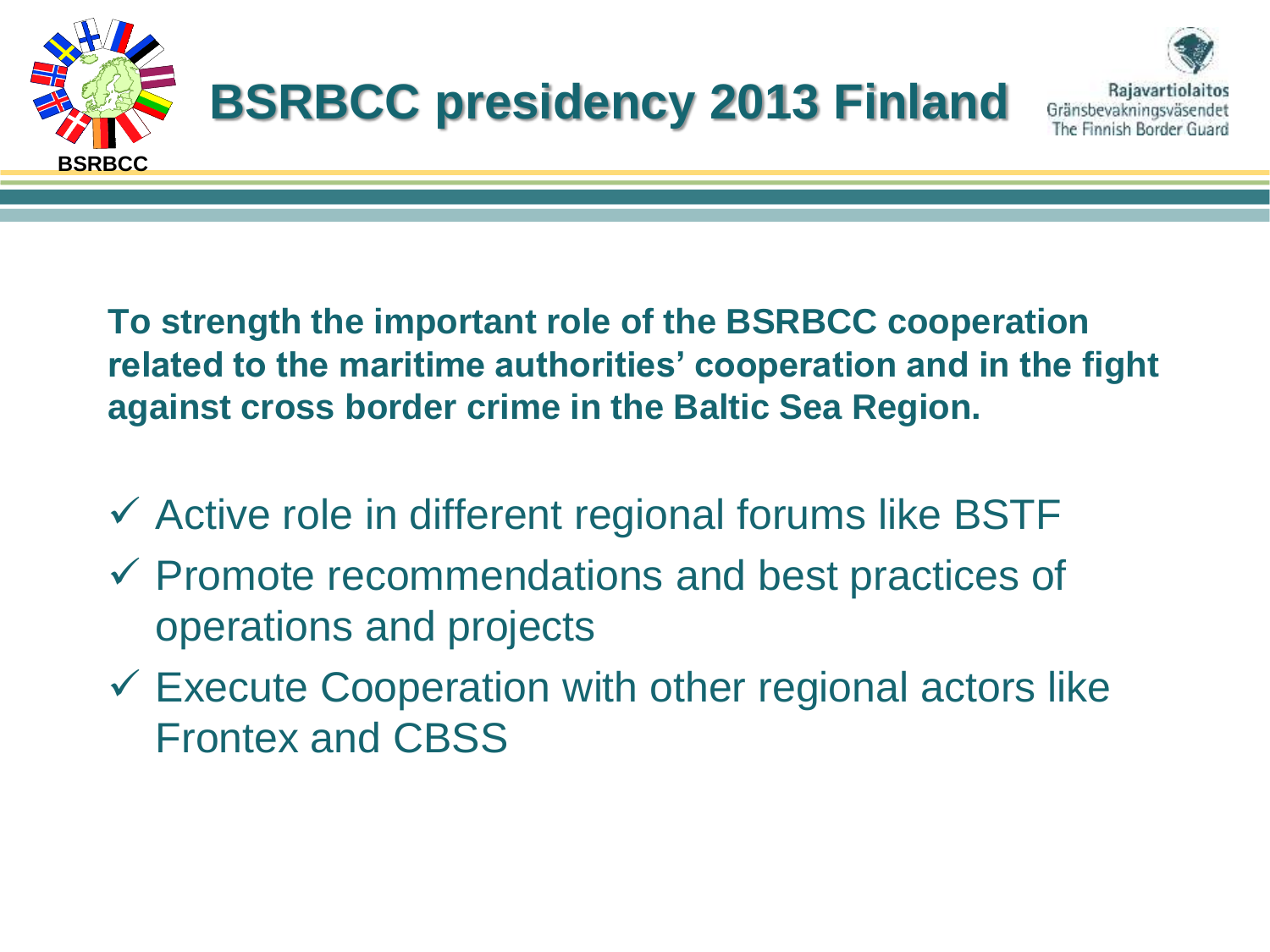

# **ACTIONS 2013**



- Operations (2)
- **Seminars (8)**
- Meetings (6)
- Threat assessment



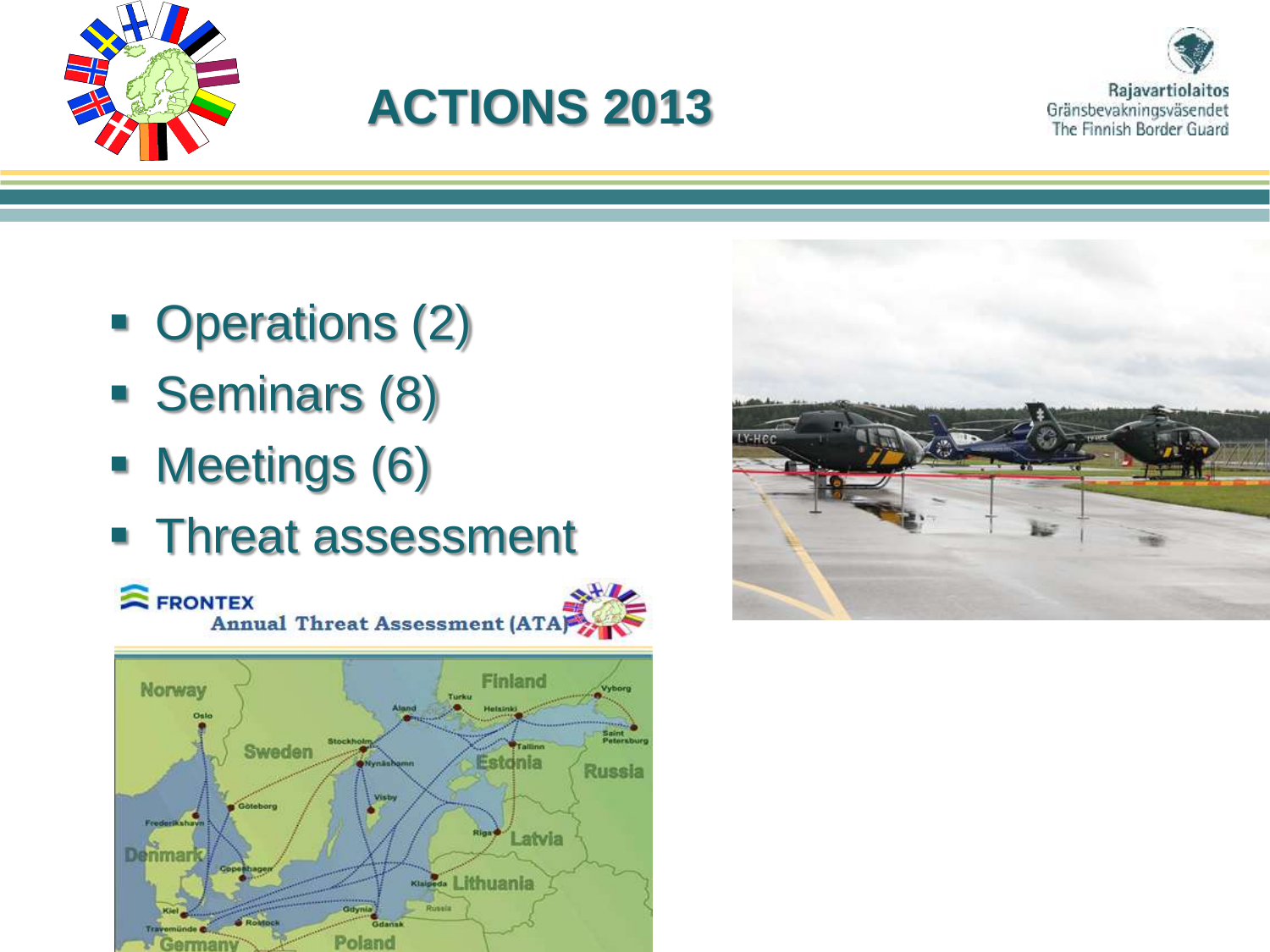





- **Seminar for divers**
- **Seminar for maritime surveillance experts**
- **OSC -Search and rescue on-scene** coordinator course



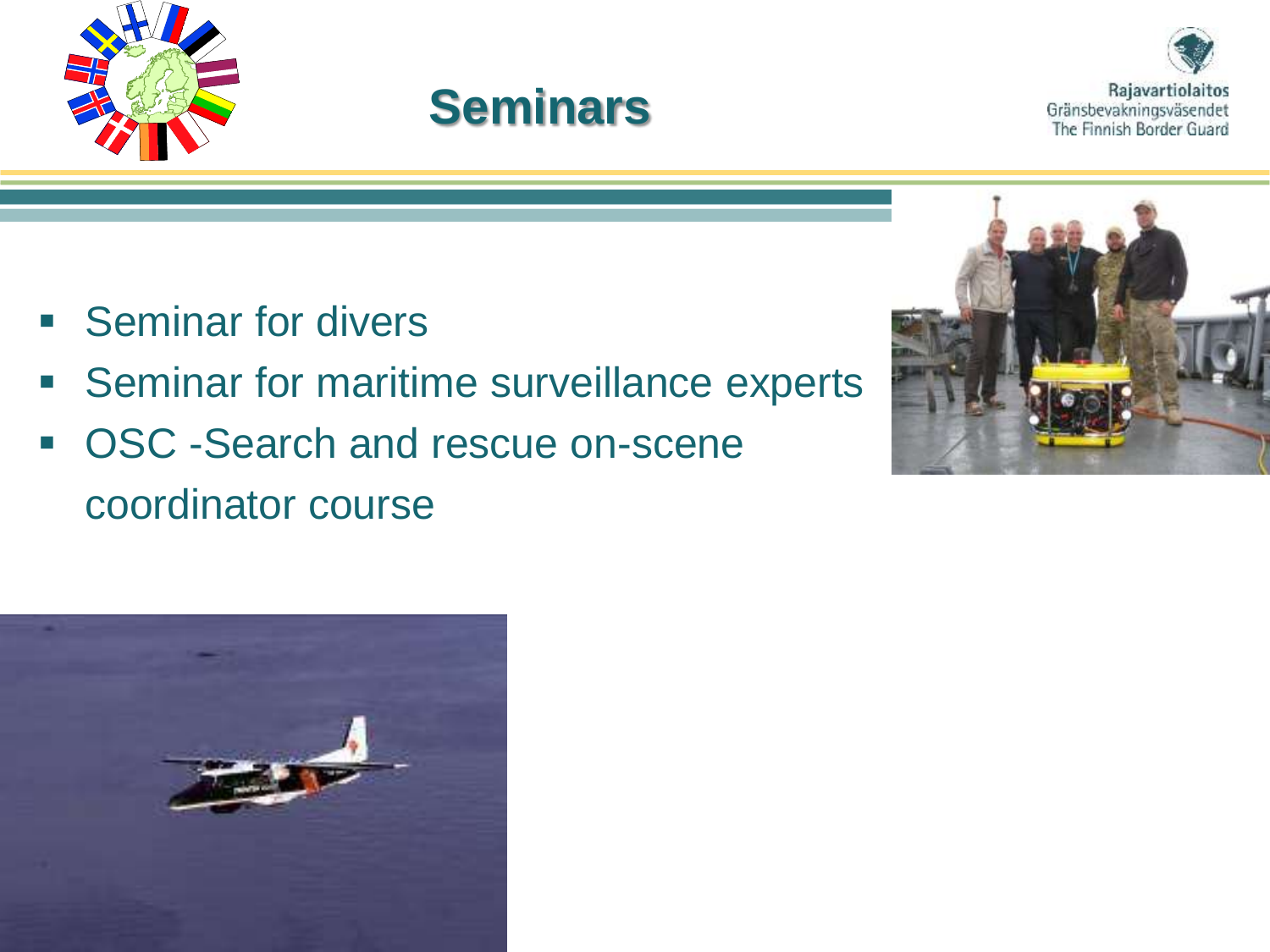





- **Boarding team seminar**
- **Seminar on implementing ABC Systems**
- **Seminar on combating cross border vehicle crime**
- Baltic ACO (aircraft coordinator training course)
- **Threat assessment workshop**
- Seminar on cooperation in training and education



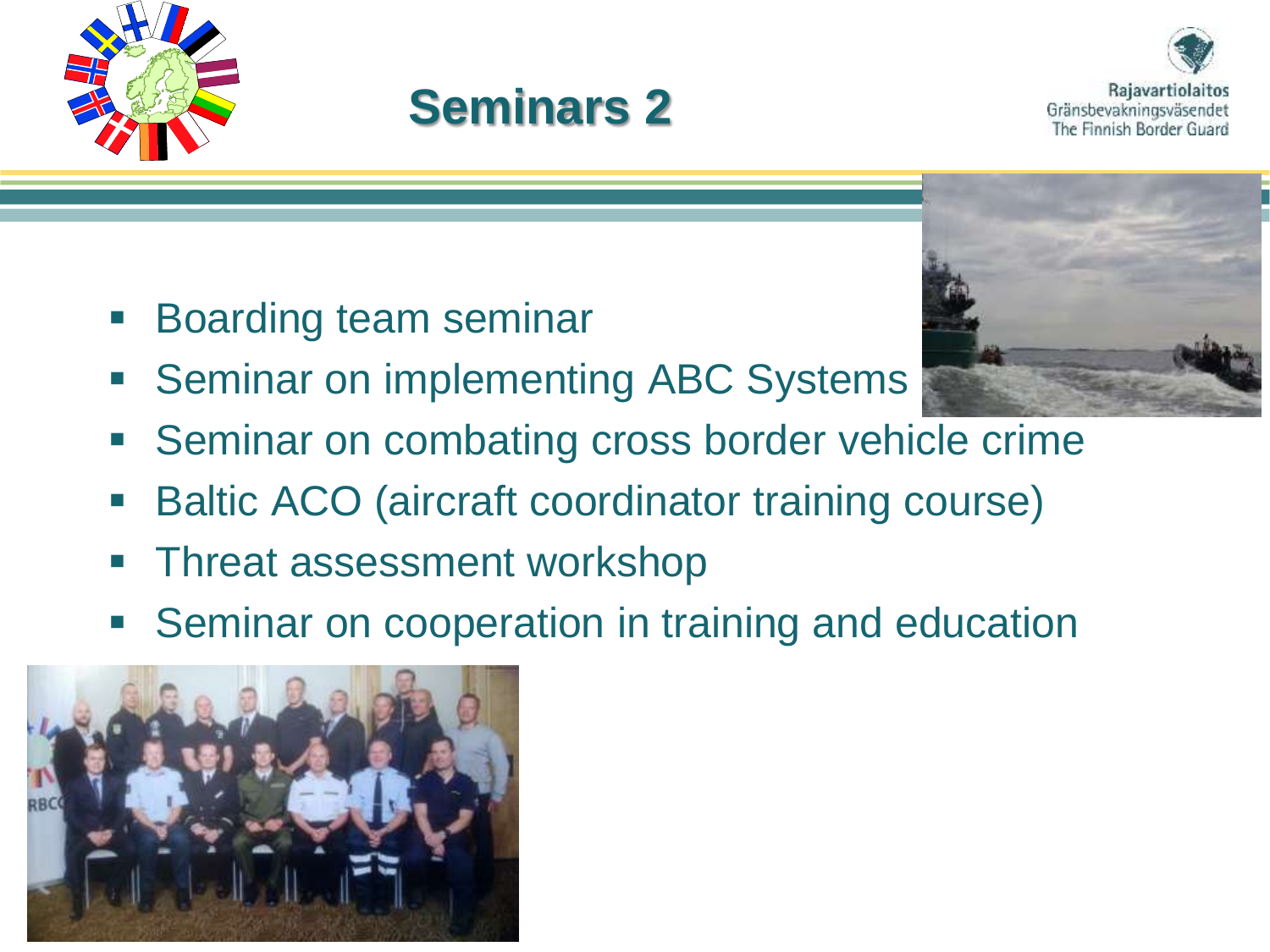

# **Other action for BSRBBC 2013**



- **European day For Border Guards (Frontex)**
- **The Black Sea Area Cooperation Conference**
- **The North Pacific Coast Guard Forum**
- **The Danube River Forum**

### **Meetings**

**Secretariat** Baltic Border Committee Heads Conference

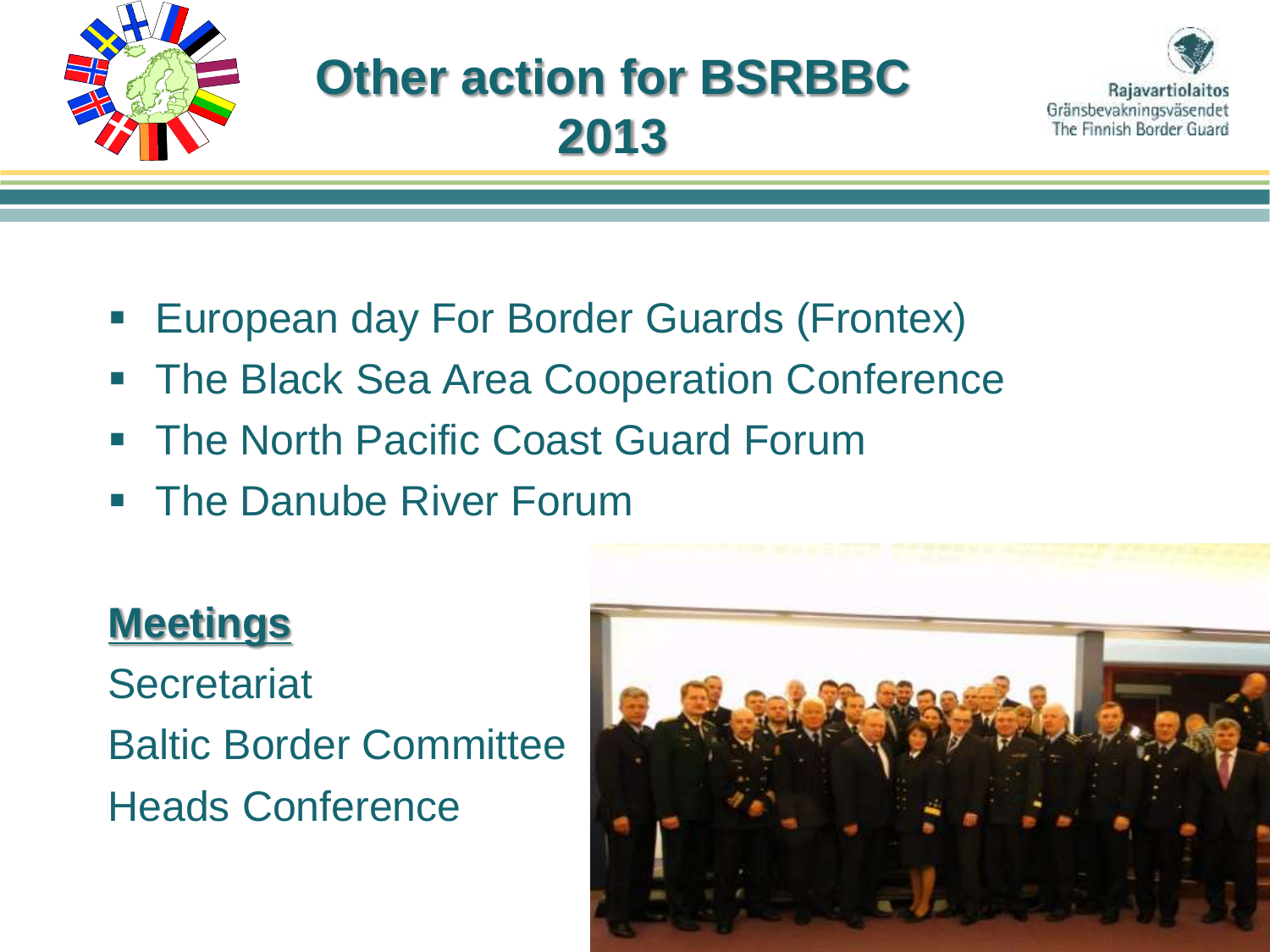

- $\triangleright$  The objective is to fight cross-border crime, focus especially pleasure crafts, divided in time and areas, "Hot spots
- Pre and post intelligence gathering and analyzing process
	- $\triangleright$  Maritime surveillance experts
	- $\triangleright$  Best practices (Baltic Tracking 2012)
	- ▶ Recommendations of MARSUNO and BSMF projects
- Use of CoastNet



Rajavartiolaitos

Gränsbevakningsväsendet The Finnish Border Guard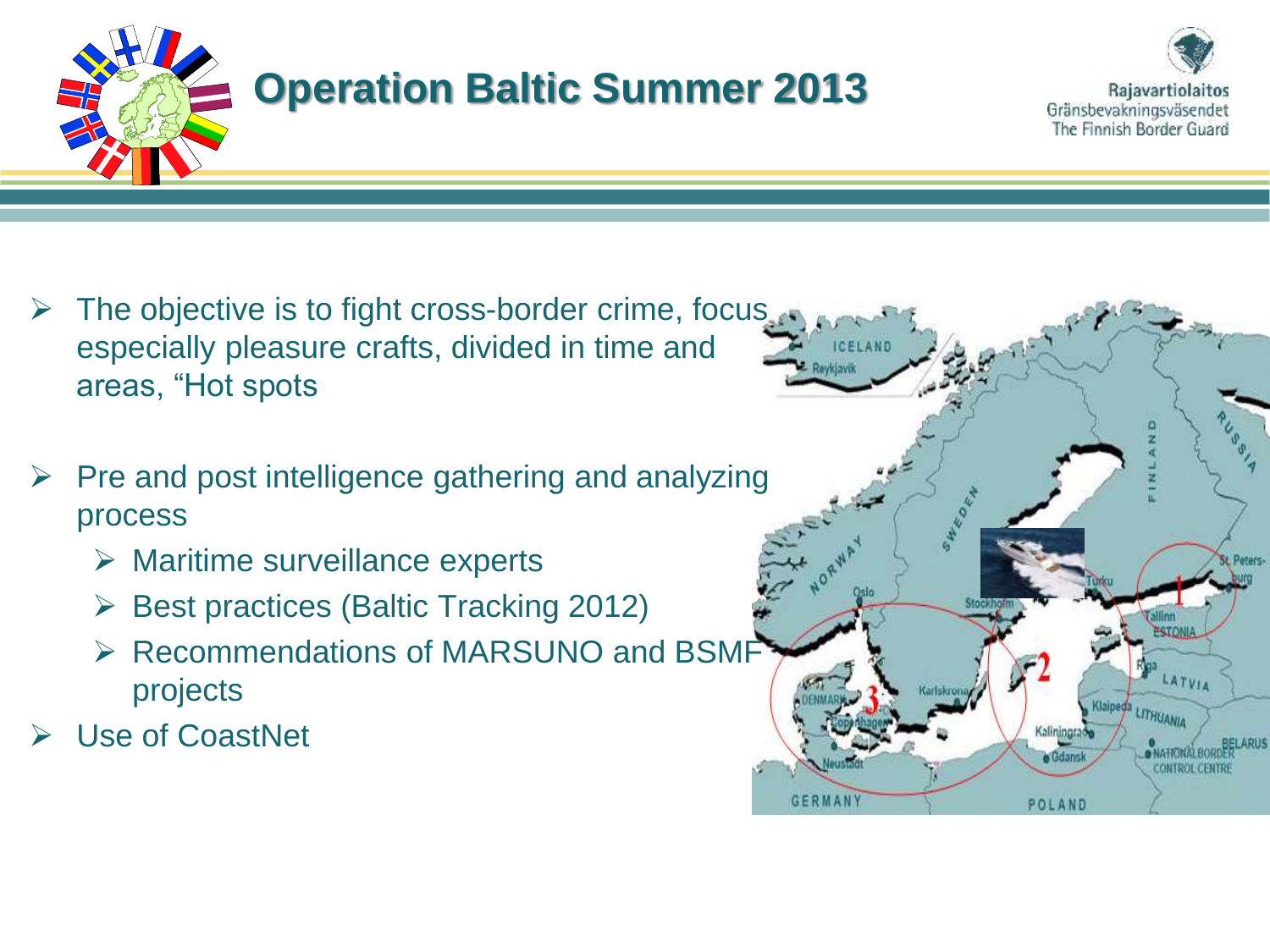

# **WWW.BSRBCC.ORG**





Home History Structure Member States **Strategic Partners** Contact Impressum / **Disclaimer** 



### **What is BSRBCC?**

#### **BSRBCC - Baltic Sea Region Border Control Cooperation**

BSRBCC is seen as a flexible regional tool for daily inter-agency (Police, Customs and Border authorities) interaction to combat cross-border crime and environmental protection of the maritime areas, able to adjust with time and changing conditions.